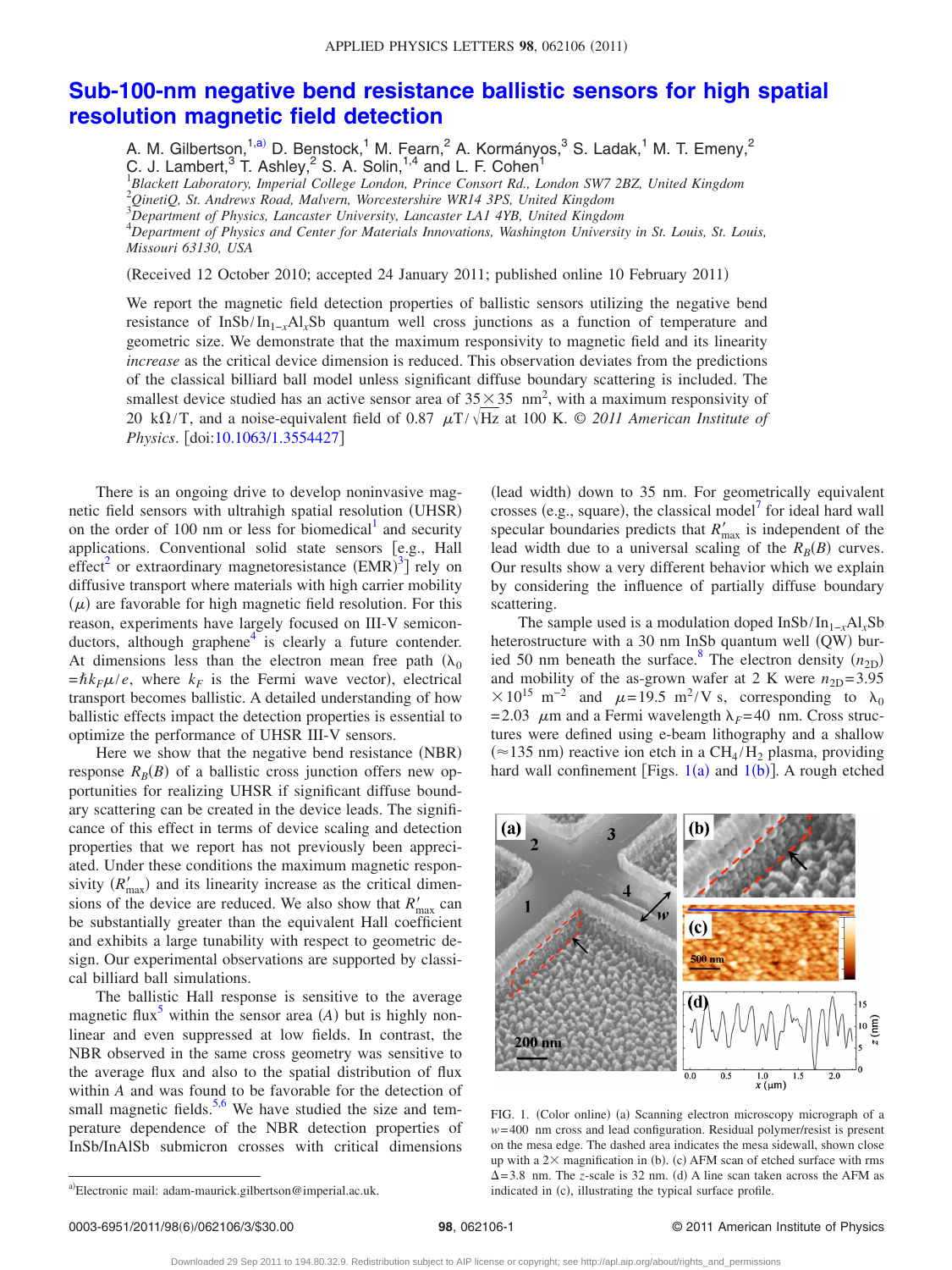<span id="page-1-0"></span>

FIG. 2. (Color online) (a) Low temperature responsivity  $R'(B)$  for devices of varying width at 40 K (open symbols) and 10 K (closed symbols);  $w_{eff}$ =788 ( $\square$ ), 264 ( $\bigcirc$ ), and 35 nm ( $\triangle$ ). Simulations (0 K) of *R'*(*B*) for  $p=0.8$  are indicated by the dashed lines for comparison to the 10 K data. The dotted line shows a simulation for the 788 nm device with  $p=1$ . Inset: comparison of the NBR response  $R_B(B)$  of the 788 nm device at 10 K (solid line) to simulations with  $p=1$  (dotted line) and  $p=0.8$  (dashed line)  $(k_F=1.56\times10^8 \text{ m}^{-1}, r=100 \text{ nm})$ . (c) Schematic diagram of a device lead illustrating diffuse collimation.

surface morphology is obtained, typic[al for](#page-0-1)  $CH_4/H_2$  etching of In containing compounds.<sup>9</sup> Figure  $1(c)$  shows an atomic force microscopy (AFM) scan of the etched surface; a rms roughness of  $\triangle = 3.8$  nm (over  $2.5 \times 2.5$   $\mu$ m<sup>2</sup>) is low, although not typical of InSb etching.<sup>9</sup> Figure  $1(d)$  $1(d)$  shows a line scan across the AFM image to illustrate the lateral profile of the roughness; Fourier analysis reveals two dominant frequencies corresponding to 160 and 215 nm. The latter can be considered as a lower limit for the correlation length  $(\Lambda)$  of the roughness. The device geometry is characterized by leads of physical width *w* and length *l*-, with a radius of curvature at the junction corners  $(r)$  that is nominally zero, although some rounding  $(r \approx 100 \text{ nm})$  is inevitable in the fabrication process [cf. Fig.  $2(c)$  $2(c)$ ]. Results are presented from devices with  $w=924$ , 400, and  $171 \pm 15$  nm and  $l'=2.5$ , 1.6, and  $0.8 \pm 0.05$   $\mu$ m, respectively. The sidewall depletion width ( $w_{\text{dep}}$ ) was deduced from magnetodepopulation measurements in quantum wires to be  $\approx 68$  nm, resulting in effective electrical widths  $(w_{eff} ≈ w - 2w_{dep})$  for our device leads of 788, 264, and 35 nm, respectively.<sup>8</sup> The two-terminal resistances  $(R_{2t})$  of the devices in order of decreasing size are 10, 24, and 55 k $\Omega$ , respectively. These rather large values are due to the narrow leads. Four-terminal NBR measurements  $R_B = (V_4 - V_3)/I_{1,2}$  $R_B = (V_4 - V_3)/I_{1,2}$  $R_B = (V_4 - V_3)/I_{1,2}$  [see Fig. 1(a)] were performed in the temperature range  $2 \le T \le 300$  K using a lock-in technique with magnetic field applied perpendicular to the plane of the QW. The 35 nm device was depleted below 30 K, so in this case data are presented for  $T \ge 40$  K.

To understand the influence of diffuse boundary scattering on the device properties, we have performed classical simulations of the NBR using the model of Beenakker and van Houten<sup>'</sup> that treats ballistic electrons as classical particles that are injected at the Fermi velocity and rebound from the sidewalls until they exit via one of the leads. Partially diffuse boundary scattering is introduced according to the approach of Blaikie *et al.*, via a single specularity parameter  $0 \le p \le 1$ , such that  $p=1$  corresponds to pure specular scattering.<sup>10</sup> Note that  $p$  is a property of the boundaries; it is not expected to vary significantly between devices fabricated under the same conditions. The input parameters are  $w$ ,  $l'$ ,  $r$ ,  $k_F = (2 \pi n_{\text{2D}})^{1/2}$ , and *p*.

The low temperature  $(10 K)$  NBR response from the 788 nm device is shown by the solid line in Fig.  $2(b)$  $2(b)$ . The features are typical of all devices studied although both the amplitude and full width at half maximum of the NBR increase as the lead width  $w_{eff}$  is reduced (not shown). We compare the responsivity  $R'(B) = \partial R_B/\partial B$  of all the devices at 40 K (open symbols) in Fig.  $2(a)$  $2(a)$ . A marked dependence on  $w_{eff}$  is found; as  $w_{eff}$  is decreased from 788 to 35 nm, (i) a dramatic increase in the maximum responsivity  $(R'_{\text{max}})$  is observed, reaching a value of 30  $k\Omega/T$  in the latter, and (ii) the field range over which this large  $R'$  is obtained increases, indicating an increased linearity of the NBR response.

The dotted-dashed line in Fig.  $2(b)$  $2(b)$  shows the simulation (0 K) of  $R_B(B)$  for the 788 nm device using experimental parameters and assuming specular scattering  $(p=1)$ . The enhancement of the experimental NBR amplitude by a factor of 3 over the  $p=1$  simulation can be attributed to the existence of diffuse scattering (i.e.,  $p < 1$ ).<sup>[10](#page-2-9)</sup> Further, a probability of diffuse scattering  $(1-p) \approx 0.2 - 0.3$  can be deduced from our experimental results  $(10 K)$  by direct comparison to simulations. The dashed line in Fig.  $2(b)$  $2(b)$  shows the best fit to the experimental  $R_B(0)$  obtained with  $p=0.8$  (a more detailed analysis is given in Ref.  $8$ ). The origin of the enhanced NBR is the *diffuse collimation* of ballistic electrons emitted into the device active area, as illustrated schematically in Fig.  $2(c)$  $2(c)$ ; electrons that are injected into the lead (point A) with an angular distribution of P( $\phi$ )=cos( $\phi$ )/2 ( $\phi$  is the angle with respect to the lead  $axis)^7$  $axis)^7$  exit the lead (point B) with a distribution more strongly peaked in the forward direction due to an increased backscattering of electrons with large angle trajectories. This has the consequence of reducing the transmission into the side leads which enhances the NBR. Crucially, this collimation is sensitive not only to *p* but also to the ratio  $l'/w$  since this directly affects the interaction with the boundaries.

Interestingly, we find that universal scaling of  $R_B$  (and independence of  $R'_{\text{max}}$  on  $w_{\text{eff}}$ ) is maintained for  $p < 1$  when  $l'/w$ ,  $r/w$ , and p are fixed. In our devices  $l'/w$  varies from 3.2 to 22 as the device dimensions are reduced and one expects a significant change in collimation and  $R'(B)$ . The dashed lines in Fig.  $2(a)$  $2(a)$  show the simulated  $R'(B)$  curves for the 788 and 264 nm devices using  $p=0.8$  and experimentally determined values of  $w$ ,  $k_F$ , and  $l'$  (the classical model is no longer valid in the smallest device where the number of transverse modes is  $\sim$ 1–2. Excellent agreement is found for both the larger devices with no fitting parameters, demonstrating that  $R'_{\text{max}}$  can be tuned via the geometrical parameter  $l'/w$ . The lower inset to Fig. [3](#page-2-10) shows the predicted relationship between  $R'_{\text{max}}$  and  $l'/w$  ( $p=0.8$ ) and our experimental exploration of the parameter space from our devices at 40 K. Reasonable agreement is found. In principle, *l*-  $\leq \lambda_0$ , therefore the maximum enhancement in *R'*(*B*) is obtained in devices with narrow leads (where  $\lambda_0 / w \ge 1$ ). Furthermore, the increased range in  $B$  over which this large  $R'$  is obtained in this regime [Fig.  $2(a)$  $2(a)$ ] is attractive for detection.

Finally, for a perfectly symmetric cross,  $R'(B=0)=0$ . For the 35 nm device,  $R'(B=0) = -4.1 \text{ k}\Omega/T$  at 40 K, indicating a small geometric asymmetry in the placement or width of the leads. The exploitation of this asymmetry would